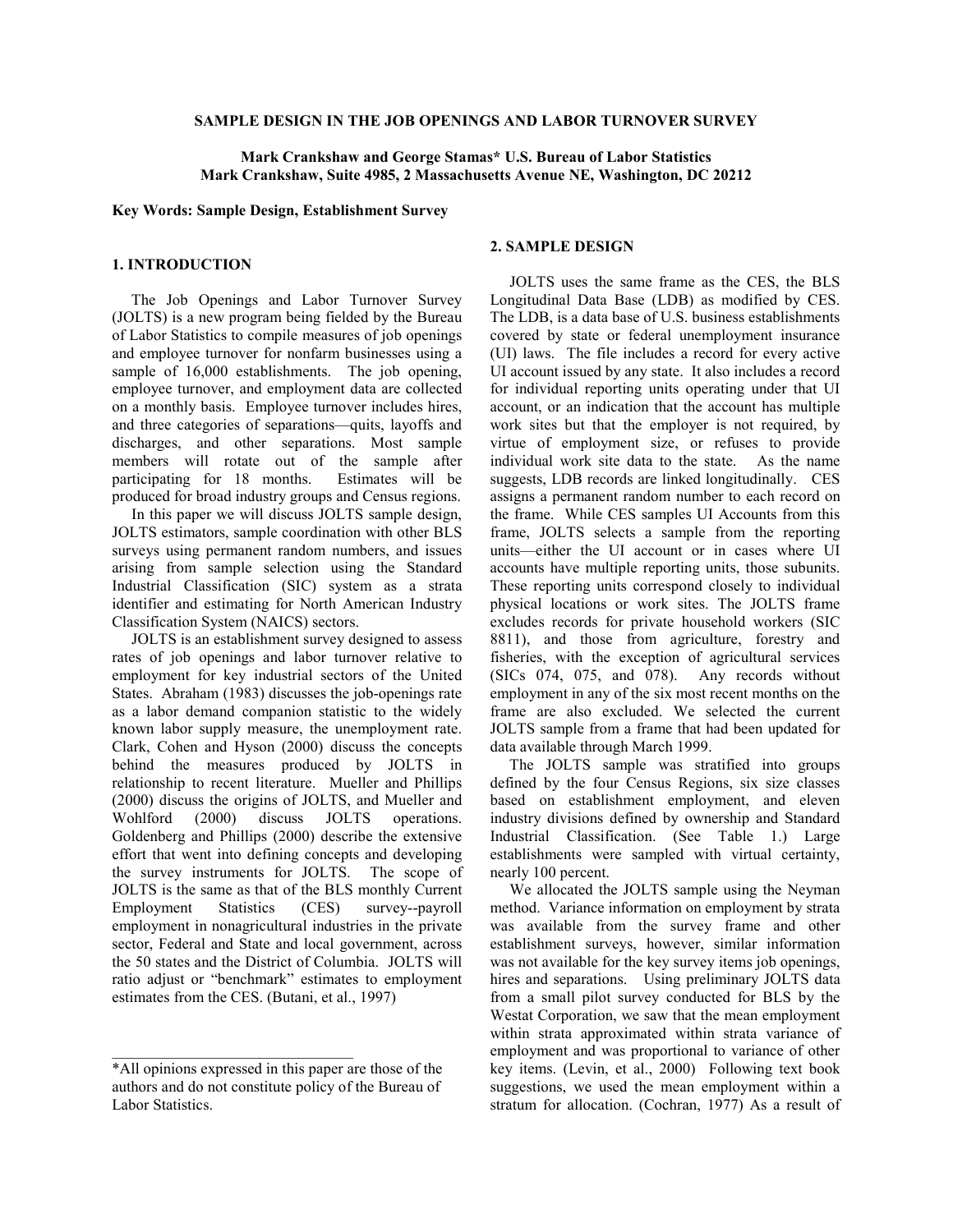this allocation, and as is the case in most establishment surveys, larger establishments were selected with greater probability than were smaller establishments. When the sample is updated in a year, we might be able to allocate more efficiently because we will have the additional information from months of survey operation.

Table 1. Industry Composition of JOLTS Strata

| <b>Division</b>         |           | <b>Ownership and SIC</b> |
|-------------------------|-----------|--------------------------|
| Private                 | <b>ID</b> | $(Own=5)$                |
| Mining                  | 10        | 1000-1499                |
| Construction            | 20        | 1500-1799                |
| Durable Goods Mfg       | 31        | 2400-2599, 3200-3999     |
| Nondurable Goods Mfg    | 32        | 2000-2399, 2600-3199     |
| Transport & Utilities   | 40        | 4000-4999                |
| <b>Wholesale Trade</b>  | 50        | 5000-5199                |
| Retail Trade            | 60        | 5200-5999                |
| Finance, Ins&RealEstate | 70        | 6000-6799                |
| <b>Services</b>         | 80        | 7000-8999, 074, 075,     |
|                         |           | 078 except 8811          |
| Government              |           | $(0wn=1,2, or 3)$        |
| Federal                 | 91        | Federal (all sics)       |
| State & Local           | 92        | State, Local (all sics)  |

 To limit burden on any one respondent to the extent possible, with some consideration for cost of initiating an employer to the survey, we chose a rotating panel design. The design has 18 noncertainty panels. Each unit is in the sample for 18 months, with a new panel introduced each month. After 18 months in the sample, a panel will be replaced with a new panel. We selected a minimum of one unit per stratum per panel. All sample sizes were rounded to a multiple of 18 to allow for 18 equally sized panels. The design also includes a virtual certainty panel of sample units that remain in the sample. Units are selected to this panel by virtue of past employment size, 100 percent sampling rates indicated by the allocation or because the sampling rate is so large as to make rotating impractical, or because of minimum sample requirements. With resources available for an approximate sample size of 16,000 units, we selected the sample and divided it across 18 noncertainty panels of equal size, plus a virtual certainty panel containing all units selected with near certainty.

 To facilitate JOLTS sample rotation and survey coordination with the Occupational Employment Survey (OES), the CES, and future JOLTS samples, sample selection was done using Permanent Random Numbers (PRN). Each establishment record on the frame has been randomly assigned a PRN. The OES and CES each have a predetermined starting point based on the assigned PRN, at which they begin to select units for their sample. The JOLTS sample was selected to limit overlap between surveys by choosing a PRN start value after those for the CES and the OES

samples. The sample frame was sorted by PRN within strata. The first  $n<sub>h</sub>$  units following the starting point within the  $h^{th}$  stratum were selected, where  $n_h$  is the sample size for the  $h^{th}$  stratum. Each stratum in each panel, *p*, has a sample size  $n_{ph} = n_h/18$ . The units with the first *nph* JOLTS PRNs go into stratum *h* for panel one, the second *nph* PRNs go into stratum *h* for panel two, and so on until the  $18<sup>th</sup>$  panel has been populated for stratum *h*. Subsequent JOLTS samples will use a starting point directly following the ending point within each stratum of the current JOLTS sample.

#### **3. ADJUSTMENTS FOR NONRESPONSE**

 JOLTS will produce two sets of estimates each month—a current month preliminary estimate and a prior month revised estimate that reflects additional sample responses and possibly corrections to responses used in the preliminary estimate. We refer to these as first and second closing estimates. At the time that we produce first closing (preliminary) estimates for the current month we will also produce second closing (revised) estimates for the previous month.

 Even with a second closing, the survey will have nonresponse issues to address: failure to enroll into the survey; nonresponse during monthly collection; and item nonresponse. The first two types of nonresponse will be compensated for with nonresponse adjustment factors (NRAFs); the third will be addressed through a hot-deck imputation procedure that uses a nearest neighbor approach. Rather than borrow the missing item from the nearest neighbor, JOLTS imputation will borrow a ratio—for example, Job Openings/Employment, Hires/Employment, etc.—and multiply that borrowed ratio by the employment value of the recipient record. All of these adjustments will be carried out at the stratum or collapsed stratum level.

#### 3.1 Establishment Nonresponse

 NRAFs will be calculated every month based on the total sample size and the number of respondents available that month. They will be calculated across noncertainty panels and separately for the certainty panel**.** These factors are calculated by summing selection weights of viable sample cases and, separately, the selection weights of the usable sample cases.

$$
NRAF_{ch, p \in (1,18)} = \frac{\sum_{i \in ch, viable, p \in (1,18)}}{\sum_{i \in ch, usable, p \in (1,18)} w_{i, ch}}
$$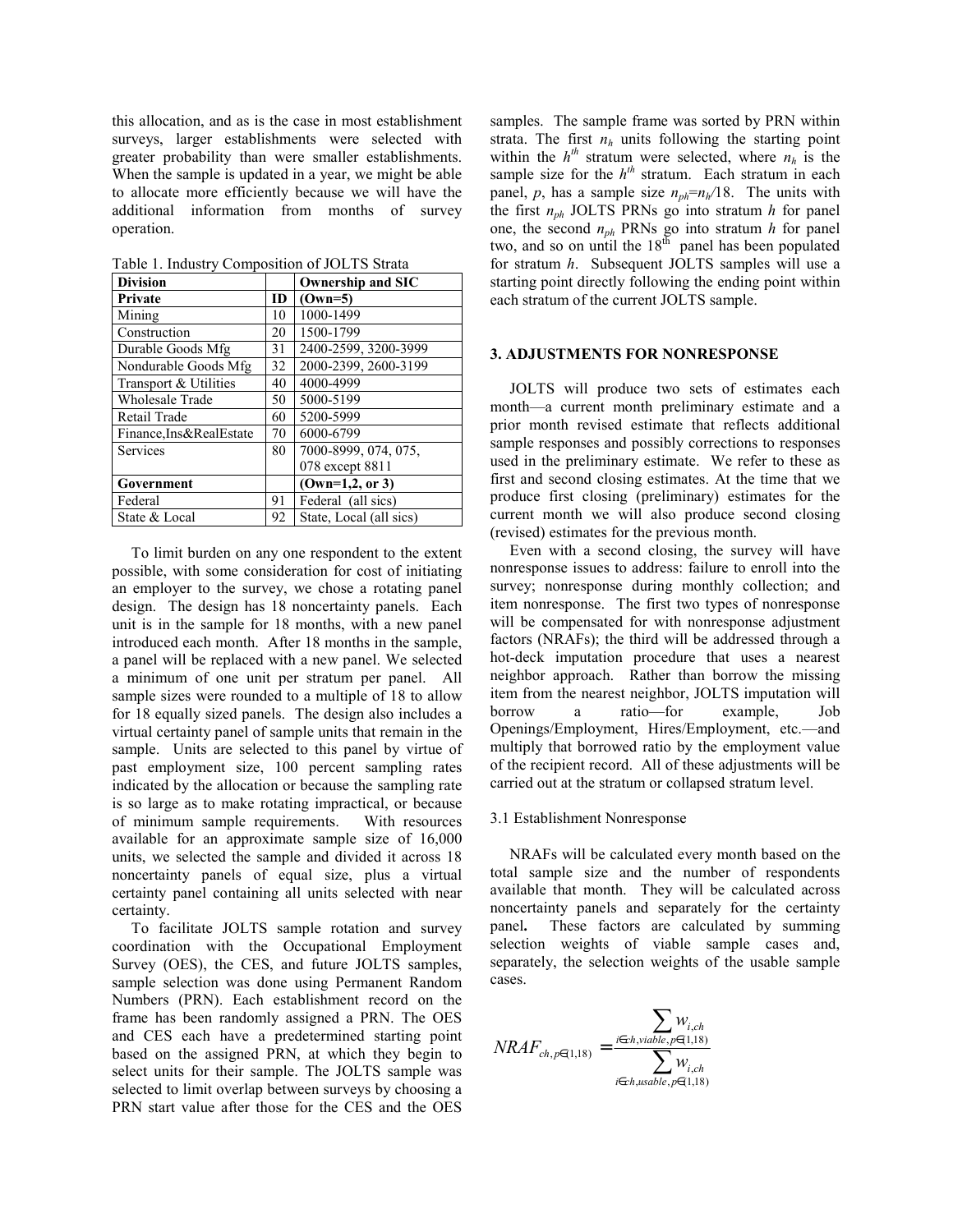$$
NRAF_{ch,p=0} = \frac{\displaystyle\sum_{i \in ch, viable,p=0} w_{i,ch}}{\displaystyle\sum_{i \in ch, usable,p=0} w_{i,ch}}
$$

where  $w$  is the selection weight,  $i$  is the individual establishment, *ch* is the collapsed stratum, *viable* are all units in the sample excluding the out-of-scope, *usable* are all units responding with valid data, and *p* is the panel 0-18, panel *0* being the certainty panel. An alternative method, in place for the early months of data collection, combines sample responses from all panels fielded, adjusts the selection weights from the noncertainty panels to reflect the number fielded, and then calculates the NRAFs across responses from all panels.

#### 3.2 Item nonresponse

 JOLTS will impute values for Job Openings, Hires, Quits, Layoffs and Discharges, and Other Separations wherever these fields are missing data in the responding sample units, using a nearest neighbor approach. Responses are pooled *across* panels and sorted by strata, and by employment within strata. Records with missing values for a given item are designated as recipients for that item. Records with responses for the item serve as the donor pool. The donor selected for any given recipient will be the record with a response on the item and the smallest difference in employment from among the donor population. If  $e_i$  is employment of the recipient record, then we select as a donor the record *j'* from the donor pool, *D*, such that  $|e_i-e_j\rangle \in D$  $|e_i-e_{i∈D}|$  where  $j' \neq j$ . Once a recipient record has been paired with its donor, the procedure imputes a value by calculating the item ratio (item response/employment) from the donor and multiplying that ratio by the employment from the recipient record.

#### **4. ESTIMATORS**

## 4.1 Method

 JOLTS estimates for Job Openings, Hires and three types of separations will be produced using ratio estimation. This method increases precision in an estimate of Y by taking advantage of the correlation between  $y_i$  and an auxiliary variate,  $x_i$ . (Cochran, 1977) For JOLTS, the auxiliary variate  $(x_i)$  is employment, which is correlated with the other items  $(v_i)$ , collected from the JOLTS sample. The population total X of the  $x_i$  should be known. We use CES employment estimates which, while they are estimates, are timely and comprehensive.

Define :

 $p =$ panel = {1,2,...,18,0}

- $0 =$  certainty panel
- $t =$  current month
- d = IndustryDivision
- $r =$ CensusRegion
- of region and division est *cell* = estimating cell some combination

**BMKF** = Benchmark Factor

 $CES = U.S.$  Industry Division Employment

- sample unit, i  $w_i$  = weight reflecting all adjustments from a
- $e_i$  = Reported employment from a sample unit, i
- $\hat{E}$  = Estimated employment

 $JO_i$  = Reported job openings from a sample unit, i

- $J\hat{O}$  = Estimated job openings
- $x_i$  = Reported value for item X from a sample unit, i
	- where X is Employment, JO, Hires, Quits,
	- L & D, Other Separations or Separations(total)

 $\hat{X}$  = Estimated X

 Each noncertainty panel, when combined with the virtual certainty panel, is representative of the universe. We make the following calculations for each combination of the certainty panel plus one noncertainty panel. After doing the calculations for each noncertainty panel, we obtain the overall item estimate by summing the individual panel item estimates and dividing by the number of noncertainty panels.

 To produce estimates, we calculate for each industry division a weight adjustment, or benchmark factor, *BMKF*. This equals the CES industry division estimated employment for the U.S. divided by the sum of the weighted sample employment for the division.

$$
BMKF_{i \in d} = \frac{CES_d}{\sum_{i \in d} w_i * e_i}
$$

 The benchmark factor ratio adjusts a simple expansion estimator of employment to CES employment estimates at the Industry division level (as defined for JOLTS). The employment estimator can then be expressed as:

$$
\hat{E}_d = \sum_{i \in d} BMKF_i * w_i * e_i = CES_d
$$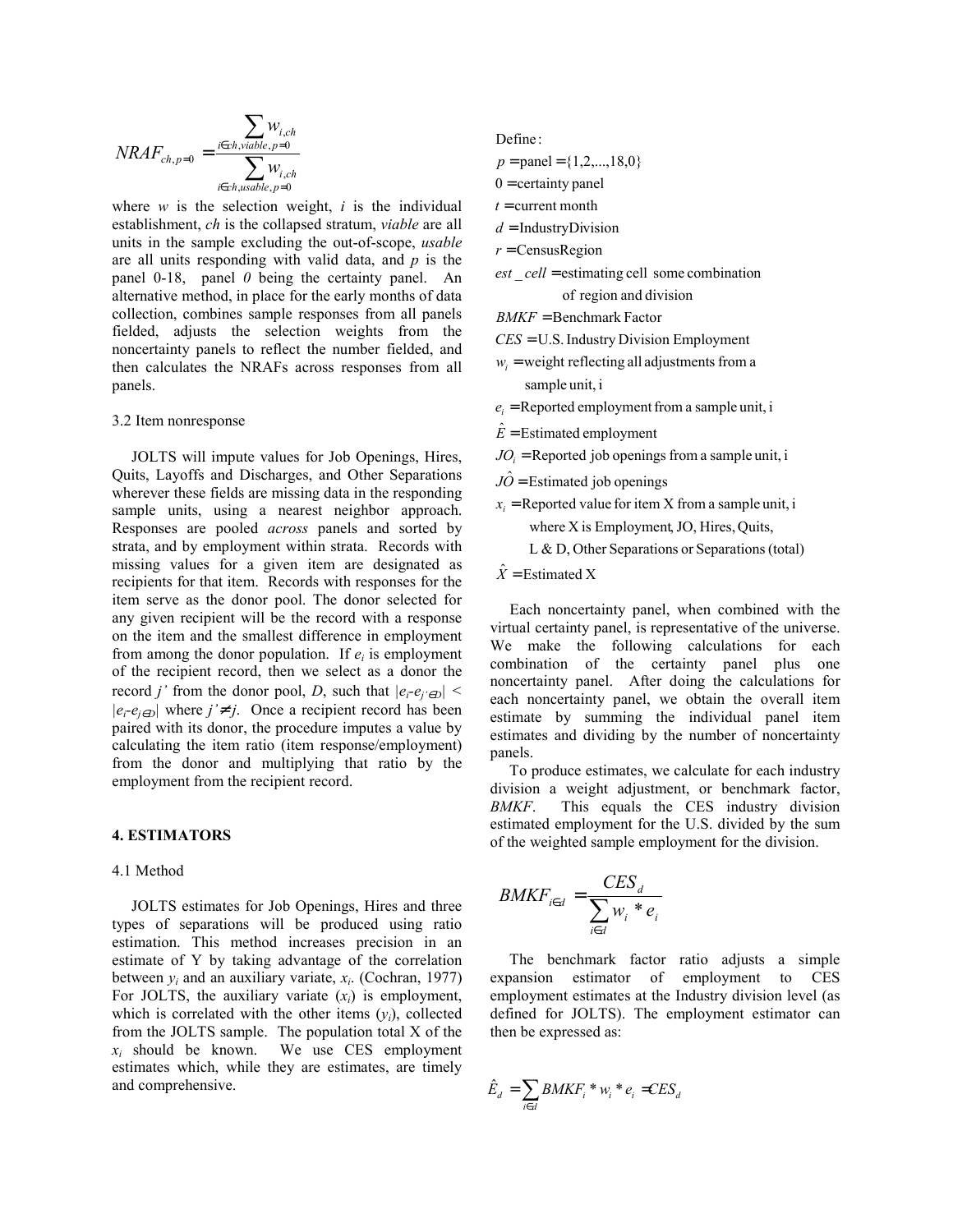The estimator for employment for any estimating cell is:

$$
\hat{E}_{est\_cell} = \sum_{i \in est\_cell} BMKF_i^* w_i^* e_i
$$

 The estimator for Job Openings can then be viewed as a ratio estimator. As can be seen after the second equal sign in the formula below, it uses the benchmark factor to ratio adjust a simple expansion estimator.

$$
\hat{JO}_{est\_cel} = \frac{\sum_{i \in est\_cel} w_i * JO_i}{\sum_{i \in est\_cel} w_i * e_i} * \hat{E}_{est\_cel} = \sum_{i \in est\_cel} BMKF^* w_i * JO_i
$$

 We can generalize to the other data items: Hires, Quits, Layoffs and Discharges, and Other Separations. Each item can be represented by  $x$  in the following equation.

$$
\hat{X}_{est\_{cel}} = \frac{\sum_{i\in est\_{cel}} w_i * x_i}{\sum_{i\in est\_{cel}} w_i * e_i} * \hat{E}_{est\_{cel}} = \sum_{i\in est\_{cel}} BMKF_i * w_i * x_i
$$

The overall current monthly estimator  $(X_{t,est} | t_{cell})$  for any item  $x$  is the mean of the monthly panel estimates. For example, the overall estimate of Job Openings, x, is the sum across panels of the estimated number of job openings in the estimating cell = *p*  $\sum_{p=1}$   $X_{t,p,est}$  *cell* #  $\hat{X}_{t,p,est\_\textit{cell}}$ ),

divided by the number of noncertainty panels (#p).

$$
\hat{X}_{t,est\_\mathit{cell}} = \frac{\sum_{p=1}^{\#p} \hat{X}_{t,p,est\_\mathit{cell}}}{\#p}
$$

where #p is the number of panels (not including certainty) available for the estimates (maximum of 18). Note that at the industry division level:

$$
\hat{E}_{t,est\_cell=d} = \frac{\sum_{p=1}^{\#p} \hat{E}_{t,p,est\_cell}}{\#p} = \frac{\#p * CES_{est\_cell}}{\#p} = CES_{est\_cell+d}
$$

 An alternative method, in place for the early months of data collection, pools sample responses across all panels fielded, and then applies the estimator. This produces one set of estimates rather than a set for each panel, so there is no need to average.

#### 4.2 Rates and over-the-month changes

 Estimators for Job Openings, Hires and the various separations rates are simply ratios of the estimators for each respective item divided by employment applied at any given estimating cell level.<sup>1</sup> Estimates of over-themonth change will be calculated as the estimated rate for the current month minus the rate for the previous month. Each month we will update estimates for the previous month to reflect any additional sample responses. These are known as second-closing estimates. They will be published as monthly revisions, and they are the estimates that will be used to calculate over-the-month change.

#### 4.3 Variance estimation

 We intend to use a sample replication technique to estimate the variance of JOLTS estimators. One of the simplest to implement is the Jackknife. Because we expect item nonresponse, and intend to adjust for that using nearest neighbor imputation, we are exploring the use of the Partially-Adjusted Jackknife described by Chen and Shao (1999). Their research has demonstrated that with their test data this technique improved on the understatement of variance resulting from ignoring that some data were imputed, and the overstatement that resulted from re-imputing within each jackknife. Variances will be computed using this technique for each estimating cell and each published cell for the estimated level and rate of each JOLTS item.

# **5. ACROSS SURVEY SAMPLE COORDINATION**

 We wanted to minimize burden of any one employer across BLS surveys to the extent possible, while trying to minimize overall burden, through an efficient survey design. To this end, we coordinate JOLTS sample selection with that of CES and the Occupational Employment Statistics (OES) program through the use of PRNs. Several design considerations limit our ability to do this. In the case of CES, the sampling unit is the UI account while JOLTS uses the reporting unit. Further confusing the issue is that the lower bound for certainty selection in CES is considerably lower than that for JOLTS. Still, we can use PRNs to coordinate the selection of UI accounts that have only one

 $\overline{a}$ 

<sup>&</sup>lt;sup>1</sup> Research is under way in defining and calculating rates. By definition, job openings are not accounted for in employment counts. We will consider estimating the Job Openings rate as Job Openings divided by the sum of Employment and Job Openings as well as other variations that will attempt to mitigate the effect of different reference periods for different items.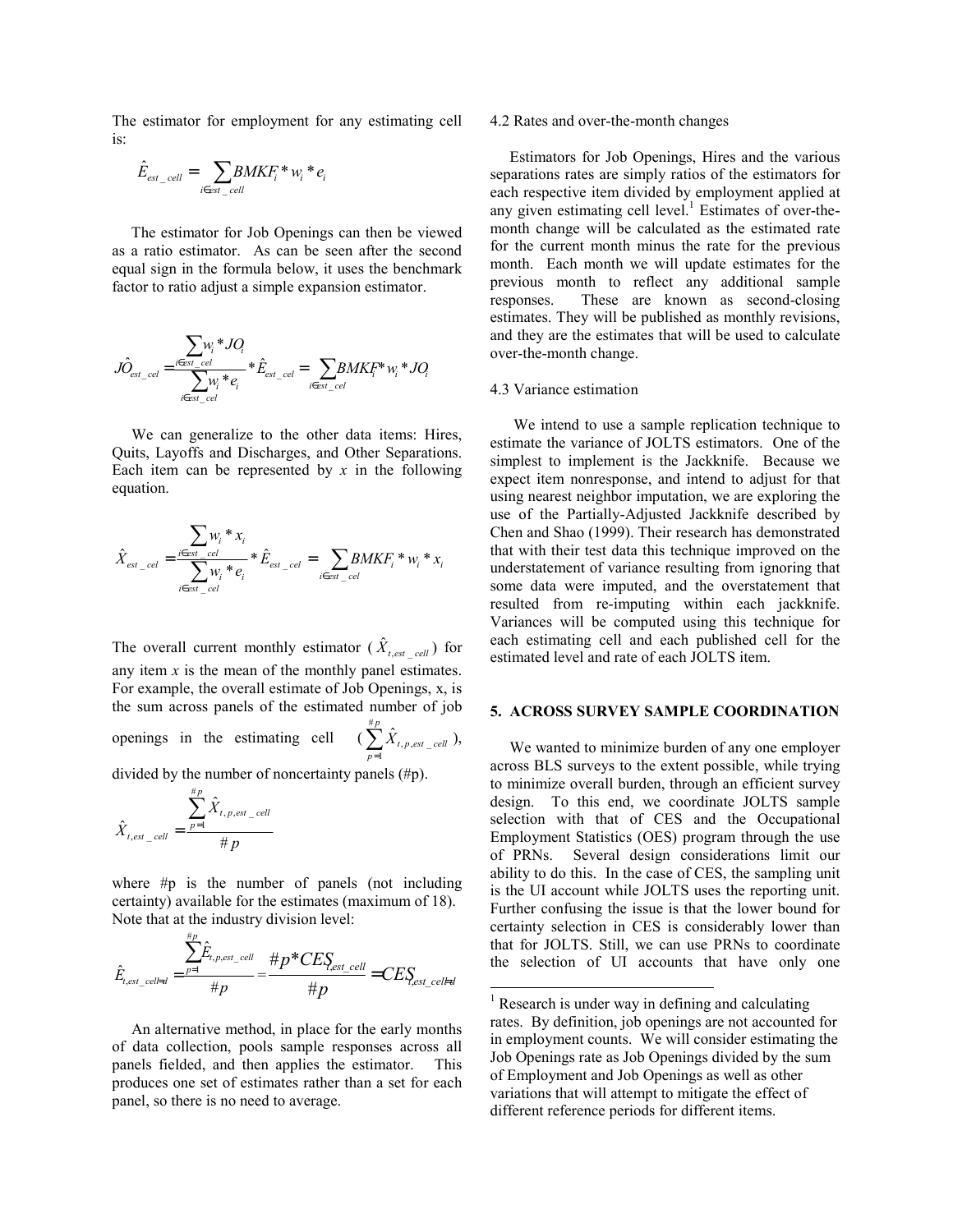| ID | <b>CES</b><br>Certainty | Grand-<br>fathered | Other<br><b>Single</b> | No Match<br><b>Singles</b> | <b>Singles</b> | <b>Multis</b> | <b>Jolts</b><br>Sample |
|----|-------------------------|--------------------|------------------------|----------------------------|----------------|---------------|------------------------|
|    |                         | <b>Singles</b>     | <b>Matches</b>         |                            |                |               | units                  |
| 10 | 13                      | 11                 | 40                     | 171                        | 235            | 87            | 322                    |
| 20 | 38                      | 32                 | 29                     | 700                        | 799            | 38            | 837                    |
| 31 | 115                     | 159                | 27                     | 746                        | 1047           | 385           | 1432                   |
| 32 | 65                      | 81                 | 17                     | 569                        | 732            | 279           | 1011                   |
| 40 | 62                      | 21                 | 3                      | 427                        | 513            | 305           | 818                    |
| 50 | 26                      | 28                 | 3                      | 748                        | 805            | 112           | 917                    |
| 60 | 46                      | 30                 | 9                      | 1796                       | 1881           | 925           | 2806                   |
| 70 | 58                      | 18                 | 5                      | 565                        | 646            | 307           | 953                    |
| 80 | 497                     | 201                | 119                    | 2755                       | 3572           | 845           | 4417                   |
| 91 | 167                     | $\theta$           | $\theta$               | 306                        | 473            | $\Omega$      | 473                    |
| 92 | 795                     | $\theta$           | $\Omega$               | 1260                       | 2055           | $\theta$      | 2055                   |
|    | 1882                    | 581                | 252                    | 10043                      | 12758          | 3283          | 16041                  |

Table 2. JOLTS and CES Sample Match Comparison by Industry Division (ID).

reporting unit on the frame. The CES sample also includes cases that have participated in the CES but were not selected for the redesigned sample. These cases were retained or "grandfathered" into the CES sample if they had 100 or more employees over the previous 12 months. JOLTS could not be coordinated around these cases using the PRNs. We have matched against the CES sample the JOLTS sample units that are from single-unit UI accounts (80 percent). Table 2 presents the results our efforts at coordinating this first JOLTS sample and the current CES sample. The overwhelming majority of the single-site employers found in JOLTS were not in the CES sample (78.7 percent). Of the 21 percent that were in the CES sample, 15 percentage points of that were selected for CES with certainty, less than 5 percentage points were grandfathered in, and only 2 points matched for other reasons, including JOLTS allocation requiring a large sampling fraction.

Table 3. JOLTS and OES Sample Match Comparison by Industry Division (ID) in the Private Sector.

| ID | <b>OES</b> | Other          | $\bf No$ | <b>Jolts</b> |
|----|------------|----------------|----------|--------------|
|    | Certainty  | <b>Matches</b> | Match    | Sample       |
|    |            |                |          | units        |
| 10 | 36         | 34             | 252      | 322          |
| 20 | 45         | 41             | 751      | 837          |
| 31 | 316        | 123            | 993      | 1,432        |
| 32 | 165        | 94             | 752      | 1,011        |
| 40 | 152        | 91             | 575      | 818          |
| 50 | 71         | 66             | 780      | 917          |
| 60 | 106        | 294            | 2,406    | 2,806        |
| 70 | 161        | 98             | 694      | 953          |
| 80 | 763        | 45             | 3,249    | 4417         |
|    | 1,815      | 1,246          | 10,452   | 13,513       |

 Sample overlap between JOLTS and OES is easier to analyze. For private sector employers, OES samples reporting units, as does JOLTS. OES has a sample of 1.2 million establishments over a three-year survey cycle. As would be expected, given the very large sample size, the lower bound for certainty cases is considerably lower in OES than in JOLTS. Table 3 presents the results of sample coordination between JOLTS and the OES 2000 sample. The table shows that 23 percent of JOLTS private sector sample units are also in the OES. However, when OES certainty units are excluded only 11 percent of JOLTS sample units are also in OES.

# **6. ESTIMATING ON NAICS**

 Along with other BLS economic statistics as well as those at other federal agencies, the JOLTS survey will eventually publish estimates on NAICS. Mikkelson, Morisi and Stamas (2000) describe the NAICS conversion process for the UI Covered Employment and Wages Program, the program that provides the LDB file which serves as the JOLTS sampling frame. Because the LDB was not fully coded with NAICS when the initial JOLTS sample was selected, stratification and the resulting sample allocation and selection were defined by SIC.

 In order to produce estimates on NAICS, JOLTS must deal with two issues. First, sample units must have NAICS codes assigned. Each record on the LDB and in the sample has a unique number assigned—an LDB number. To assign NAICS codes, sample records can be linked back to the LDB by LDB number once the file is updated to include NAICS. The second issue deals with the CES as a benchmark source for JOLTS.